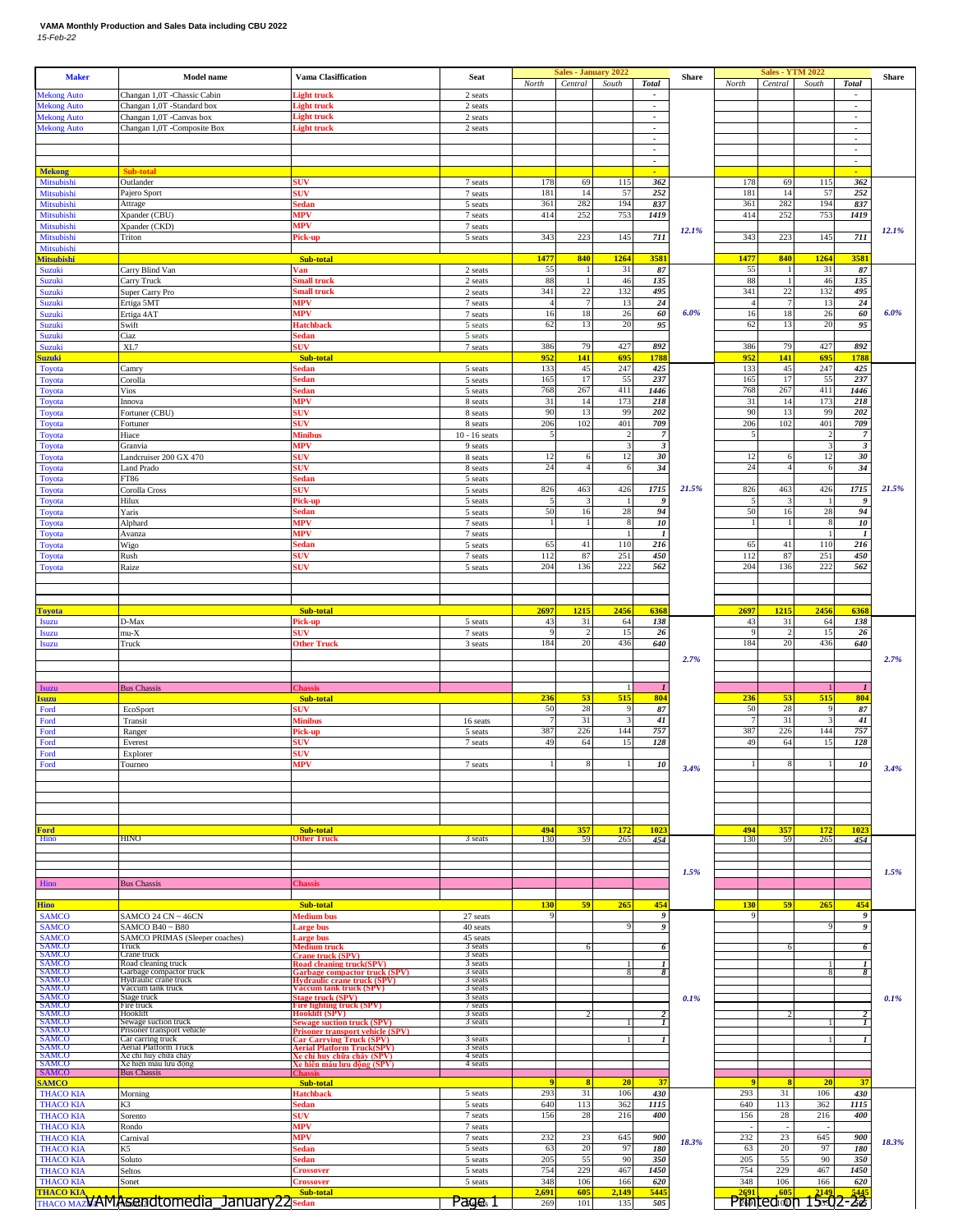| <b>Maker</b>                             | <b>Model name</b>                                                                                                      | <b>Vama Clasiffication</b>                | <b>Seat</b>                    | North                                                | <b>Sales - January 2022</b><br>Central       | South                                     | <b>Total</b>                                         | Share     | North                 | <b>Sales - YTM 2022</b><br>Central       | South                             | <b>Total</b>                      | <b>Share</b> |
|------------------------------------------|------------------------------------------------------------------------------------------------------------------------|-------------------------------------------|--------------------------------|------------------------------------------------------|----------------------------------------------|-------------------------------------------|------------------------------------------------------|-----------|-----------------------|------------------------------------------|-----------------------------------|-----------------------------------|--------------|
| <b>THACO MAZDA</b>                       | Mazda3                                                                                                                 | iedan                                     | 5 seats                        | 329                                                  | 129                                          | 272                                       | 730                                                  |           | 329                   | 129                                      | 272                               | 730                               |              |
| <b>THACO MAZDA</b><br><b>THACO MAZDA</b> | CX-5<br>Mazda 6                                                                                                        | <b>Crossover</b><br>sedan                 | 5 seats<br>5 seats             | 698<br>29                                            | 153<br>8                                     | 365<br>34                                 | 1216<br>71                                           |           | 698<br>29             | 153<br>8                                 | 365<br>34                         | 1216<br>71                        |              |
| <b>THACO MAZDA</b>                       | <b>BT-50</b>                                                                                                           | Pick-up                                   | 5 seats                        | 35                                                   | 17                                           | 68                                        | 120                                                  | 11.0%     | 35                    | 17                                       | 68                                | 120                               | 11.0%        |
| <b>THACO MAZDA</b><br><b>THACO MAZDA</b> | $CX-8$<br>$CX-3$                                                                                                       | <b>SUV</b><br><b>SUV</b>                  | 7 seats<br>5 seats             | 278<br>97                                            | 6<br>45                                      | $41\,$<br>66                              | 325<br>208                                           |           | 278<br>97             | 6<br>45                                  | 41<br>66                          | 325<br>208                        |              |
| <b>THACO MAZDA</b>                       | $CX-30$                                                                                                                | 5UV                                       | 7 seats                        | 92                                                   | 3                                            | 9                                         | 104                                                  |           | 92                    | 3                                        | 9                                 | 104                               |              |
| <b>THACO MAZDA</b>                       |                                                                                                                        | Sub-total                                 |                                | 1827                                                 | 462                                          | 990                                       | 3279                                                 |           | 1827                  | 462                                      | 990                               | 3279                              |              |
| <b>THACO PREMIUM</b>                     | Peugeot                                                                                                                | eugeot                                    | 7 seats                        | 523                                                  | 220                                          | 431                                       | 1174                                                 |           | 523                   | 220                                      | 431                               | 1174                              | 4.0%         |
| <b>PEUGEOT</b>                           |                                                                                                                        | Sub-total                                 |                                | 523                                                  | 220                                          | 431                                       | 1174                                                 | 4.0%      | 523                   | 220                                      | 431                               | 1174                              |              |
| <b>THACO TRUCK</b>                       | K2700 (K200)                                                                                                           | mall truck                                | 2 seats                        | 91                                                   | 27                                           | 105                                       | 223                                                  |           | 91                    | 27                                       | 105                               | 223                               |              |
| <b>THACO TRUCK</b><br><b>THACO TRUCK</b> | K3000 (K250)<br>Thaco truck                                                                                            | mall truck<br>Light truck                 | 2 seats<br>2 seats             | 228<br>162                                           | 35<br>76                                     | 159<br>241                                | 422<br>479                                           | 4.2%      | 228<br>162            | 35<br>76                                 | 159<br>241                        | 422<br>479                        | 4.2%         |
| <b>THACO TRUCK</b>                       | Thaco dumptruck (SPV)                                                                                                  | Dump truck (SPV)                          | 2 seats                        | 44                                                   | 21                                           | 61                                        | 126                                                  |           | 44                    | 21                                       | 61                                | 126                               |              |
| <b>THACO TRUCK</b>                       |                                                                                                                        | Sub-total                                 |                                | 525                                                  | 159                                          | 566                                       | 1250                                                 |           | 525                   | 159                                      | 566                               | 1250                              |              |
| <b>BUS THACO</b><br><b>BUS THACO</b>     | Thaco 28 45 seats<br>Minibus                                                                                           | arge bus<br>Minibus                       | $28 \sim 45$ seats             | $\overline{2}$<br>15                                 |                                              | $\overline{4}$<br>$\overline{\mathbf{3}}$ | 6<br>19                                              |           | $\overline{c}$<br>15  | $\mathbf{1}$                             | $\overline{4}$<br>$\overline{3}$  | -6<br>${\it 19}$                  |              |
| <b>BUS THACO</b>                         |                                                                                                                        | Sub-total                                 |                                | 17                                                   | $\mathbf{1}$                                 | $\overline{7}$                            | 25                                                   | 0.1%      | 17                    | -1                                       | 7                                 | 25                                | 0.1%         |
| Honda<br>Honda                           | CR-V (CKD)<br>CITY                                                                                                     | 5UV.<br>edan                              | 7 seats<br>5 seats             | 495<br>659                                           | 237<br>468                                   | 346<br>618                                | 1078<br>1745                                         |           | 495<br>659            | 237<br>468                               | 346<br>618                        | 1078<br>1745                      |              |
| Honda                                    | Jazz                                                                                                                   | iedan                                     | 5 seats                        |                                                      |                                              |                                           |                                                      |           |                       |                                          |                                   |                                   |              |
| Honda<br>Honda                           | Accord<br>Odyssey                                                                                                      | sedan<br>MPV                              | 5 seats<br>7 seats             |                                                      | $\overline{7}$                               | 21                                        | 33                                                   | 12.7%     | 5                     | $\overline{7}$                           | 21                                | 33                                | 12.7%        |
| Honda                                    | Civic                                                                                                                  | iedan                                     | 5 seats                        | 18                                                   | 14                                           | 118                                       | 150                                                  |           | 18                    | 14                                       | 118                               | 150                               |              |
| Honda                                    | Brio                                                                                                                   | sedan                                     | 5 seats                        | 194<br>98                                            | 199<br>74                                    | 125<br>75                                 | 518                                                  |           | 194<br>98             | 199<br>74                                | 125<br>75                         | 518<br>247                        |              |
| Honda<br><b>Honda</b>                    | HR-V                                                                                                                   | <b>iUV</b><br><b>Sub-Total</b>            | 5 seats                        | 1469                                                 | 999                                          | 1303                                      | 247<br>3771                                          |           | 1469                  | 999                                      | 1303                              | 3771                              |              |
| <b>VINAMOTOR</b>                         | Hyundai                                                                                                                | <b>Large bus</b>                          | 29-80 Seats                    |                                                      |                                              |                                           | $\sqrt{5}$                                           |           | 5                     |                                          |                                   | $\sqrt{5}$                        |              |
| <b>VINAMOTOR</b><br><b>VINAMOTOR</b>     | Hyundai<br>Vinamotor Cabstar                                                                                           | <b>Medium</b> truck<br><b>Small</b> truck | Under 10T<br>Under 3.5T        | 30                                                   |                                              |                                           | 30                                                   | 0.1%      | 30                    |                                          |                                   | $3\theta$                         | 0.1%         |
| <b>VINAMOTOR</b>                         |                                                                                                                        | <b>Sub-Total</b>                          |                                | 35                                                   |                                              |                                           | 35                                                   |           | 35                    |                                          |                                   | 35                                |              |
| <b>VEAM</b>                              | <b>VEAM Motor</b>                                                                                                      | <b>Light truck</b>                        | $2 - 3$                        |                                                      |                                              | 26                                        | 35                                                   |           | $\sqrt{5}$            |                                          | 26                                | 35                                |              |
| <b>VEAM</b>                              | MAZ                                                                                                                    | <b>Medium truck</b>                       | $2 - 3$                        |                                                      |                                              |                                           |                                                      | 0.1%      |                       |                                          |                                   |                                   | 0.1%         |
| <b>VEAM</b><br><b>VEAM</b>               |                                                                                                                        |                                           |                                | 5                                                    | $\overline{4}$                               | 26                                        | 35                                                   |           | 5                     | $\overline{4}$                           | 26                                | 35                                |              |
| <b>TCIEV</b>                             | Sunny XL                                                                                                               | Sedan                                     | 5 seats                        |                                                      |                                              |                                           |                                                      |           |                       |                                          |                                   |                                   |              |
| <b>TCIEV</b>                             | Sunny XV                                                                                                               | <b>Sedan</b>                              | 5 seats                        |                                                      |                                              |                                           |                                                      |           |                       |                                          |                                   |                                   |              |
| <b>TCIEV</b>                             | X-Trail 2.0L                                                                                                           | <b>sUV</b><br><b>sUV</b>                  | $5 + 2$ seats<br>$5 + 2$ seats |                                                      |                                              |                                           |                                                      |           |                       |                                          |                                   |                                   |              |
| <b>TCIEV</b><br><b>TCIEV</b>             | X-Trail 2.5L                                                                                                           |                                           |                                |                                                      |                                              |                                           |                                                      |           |                       |                                          |                                   |                                   |              |
| <b>HYUNDAI</b>                           | County                                                                                                                 | <b>Medium</b> bus                         | 29 seats                       |                                                      |                                              |                                           |                                                      |           |                       |                                          |                                   |                                   |              |
| <b>HYUNDAI</b>                           | Mighty CBU                                                                                                             | <b>Light truck</b>                        | 3 seats                        |                                                      |                                              |                                           |                                                      | 0.6%      |                       |                                          |                                   |                                   | 0.6%         |
| <b>HYUNDAI</b>                           | Mighty CKD                                                                                                             | <b>Light truck</b>                        | 3 seats                        | 75<br>75                                             | 12<br>12                                     | 103<br>103                                | 190<br><b>190</b>                                    |           | 75<br>75              | 12<br>12                                 | 103<br>103                        | 190<br><b>190</b>                 |              |
| <b>DOTHANH</b><br><b>VIDABUS</b>         | ${\rm G}8$                                                                                                             | Large bus                                 | 29-34 seats                    |                                                      |                                              |                                           |                                                      |           |                       |                                          |                                   |                                   |              |
| <b>VIDABUS</b>                           | G11                                                                                                                    | <b>Large bus</b>                          | 47 seats                       |                                                      |                                              |                                           |                                                      |           |                       |                                          |                                   |                                   |              |
| <b>VIDABUS</b><br><b>VIDABUS</b>         | G12<br><b>GVD090</b>                                                                                                   | Large bus<br>Large bus                    | 47 seats                       |                                                      |                                              |                                           |                                                      |           |                       |                                          |                                   |                                   |              |
| <b>VIDABUS</b>                           | GDW6117                                                                                                                | Large bus                                 | 47 seats                       |                                                      |                                              |                                           |                                                      |           |                       |                                          |                                   |                                   |              |
| <b>VIDABUS</b><br><b>VIDABUS</b>         | Lestar<br><b>BC095</b>                                                                                                 | Medium bus<br><b>City bus</b>             | 29 seats<br>60 seats           |                                                      |                                              |                                           |                                                      |           |                       |                                          |                                   |                                   |              |
| <b>VIDABUS</b>                           | <b>BC110</b>                                                                                                           | <b>City bus</b>                           | 70-80 seats                    |                                                      |                                              |                                           |                                                      |           |                       |                                          |                                   |                                   |              |
| <b>VIDABUS</b><br><b>VIDABUS</b>         | <b>BS 106 CNG</b><br><b>BS 106 DIESEL</b>                                                                              |                                           |                                |                                                      |                                              |                                           |                                                      |           |                       |                                          |                                   |                                   |              |
|                                          |                                                                                                                        |                                           |                                |                                                      |                                              |                                           |                                                      |           |                       |                                          |                                   |                                   |              |
| <b>DAEWOO BUS</b>                        |                                                                                                                        | <b>Sub-Total</b>                          |                                |                                                      |                                              |                                           |                                                      |           |                       |                                          |                                   |                                   |              |
|                                          |                                                                                                                        |                                           |                                |                                                      |                                              |                                           |                                                      |           |                       |                                          |                                   |                                   |              |
|                                          |                                                                                                                        |                                           |                                |                                                      |                                              |                                           |                                                      |           |                       |                                          |                                   |                                   |              |
|                                          |                                                                                                                        |                                           |                                |                                                      |                                              |                                           |                                                      |           |                       |                                          |                                   |                                   |              |
|                                          |                                                                                                                        |                                           |                                |                                                      |                                              |                                           |                                                      |           |                       |                                          |                                   |                                   |              |
|                                          |                                                                                                                        | <b>Sub-Total</b>                          |                                |                                                      |                                              |                                           |                                                      |           |                       |                                          |                                   |                                   |              |
|                                          |                                                                                                                        |                                           |                                |                                                      |                                              |                                           |                                                      |           |                       |                                          |                                   |                                   |              |
| No                                       | <b>Vehicle Type</b>                                                                                                    |                                           |                                | <b>North</b>                                         | <b>Sales - January 2022</b><br>Central South |                                           | <b>Total</b>                                         |           | <b>North</b>          | <b>Sales - YTM 2022</b><br>Central South |                                   | <b>Total</b>                      |              |
|                                          | Passenger cars (PC)                                                                                                    |                                           |                                |                                                      |                                              |                                           |                                                      |           |                       |                                          |                                   |                                   |              |
| $\mathbf{1}$<br>$\overline{c}$           | Sedans<br>Sport utility vehicles (SUV)                                                                                 |                                           |                                | 3,953<br>3,543                                       | 1,782<br>1,460                               | 2,917<br>2,808                            | 8,652<br>7,811                                       |           | 3,953<br>3,543        | 1,782<br>1,460                           | 2,917<br>2,808                    | 8,652<br>7,811                    |              |
| $\overline{\mathbf{3}}$                  | <b>Cross-over cars</b>                                                                                                 |                                           |                                | 1,800                                                | 488                                          | 998                                       | 3,286                                                |           | 1,800                 | 488                                      | 998                               | 3,286                             |              |
| 4<br>5                                   | Multi-purpose vehicles (MPV)<br><b>Convertible cars</b>                                                                |                                           |                                | 699<br>$\overline{\phantom{a}}$                      | 323<br>$\overline{\phantom{a}}$              | 1,623<br>$\overline{\phantom{a}}$         | 2,645<br>$\overline{\phantom{a}}$                    |           | 699<br>$\overline{a}$ | 323                                      | 1,623<br>$\overline{\phantom{a}}$ | 2,645<br>$\overline{\phantom{a}}$ |              |
| 6                                        | Hatchback                                                                                                              |                                           |                                | 355                                                  | 44                                           | 126                                       | 525                                                  |           | 355                   | 44                                       | 126                               | 525                               |              |
| $\overline{7}$<br>8                      | Others (please specify)<br>Mercedes-Benz's PC subtotal                                                                 |                                           |                                | $\overline{\phantom{a}}$<br>$\overline{\phantom{a}}$ | $\bullet$                                    | $\overline{\phantom{a}}$                  | $\overline{\phantom{a}}$<br>$\overline{\phantom{a}}$ |           |                       |                                          |                                   | $\frac{1}{2}$<br>$\overline{a}$   |              |
| 9                                        | Lexus's PC subtotal                                                                                                    |                                           |                                | 113                                                  | $\overline{\phantom{a}}$                     | 101                                       | 214                                                  |           | 113                   |                                          | 101                               | 214                               |              |
| 10<br>11                                 | <b>Thaco Premium subtotal</b><br><b>Thaco Peugeot's PC subtotal</b>                                                    |                                           |                                | 98<br>523                                            | 14<br>220                                    | 91<br>431                                 | 203<br>1,174                                         |           | 98<br>523             | 14<br>220                                | 91<br>431                         | 203<br>1,174                      |              |
|                                          | <b>Subtotal</b>                                                                                                        |                                           |                                | 11,084                                               | 4,331                                        | 9,095                                     | 24,510                                               |           | 11,084                | 4,331                                    | 9,095                             | 24,510                            |              |
| $\rm{II}$                                | In percentage (%)<br><b>Commercial vehicles (CV)</b>                                                                   |                                           |                                | 45.22%                                               | 17.67%                                       |                                           | 37.11% 100.00%                                       |           | 45.22%                | 17.67%                                   |                                   | 37.11% 100.00%                    |              |
|                                          | <b>Trucks</b>                                                                                                          |                                           |                                |                                                      |                                              |                                           |                                                      |           |                       |                                          |                                   |                                   |              |
| $11\,$<br>12                             | Pick-ups<br><b>Vans</b>                                                                                                |                                           |                                | 813<br>55                                            | 500<br>1                                     | 422<br>31                                 | 1,735<br>87                                          |           | 813<br>55             | 500<br>$\boldsymbol{l}$                  | 422<br>31                         | 1,735<br>87                       |              |
| 13                                       | Small trucks $(G.V.M \le 5,000$ Kg)                                                                                    |                                           | 748                            | 85                                                   | 442                                          | 1,275                                     |                                                      | 748       | 85                    | 442                                      | 1,275                             |                                   |              |
| 14<br>15                                 | Light trucks (5,000 Kg < G.V.M $\leq$ 10,000 Kg)<br>Medium trucks $(10,000 \text{ Kg} < G.V.M \leq 24,000 \text{ Kg})$ |                                           | 242<br>30                      | 92<br>6                                              | 370<br>$\sim$                                | 704<br>36                                 |                                                      | 242<br>30 | 92<br>6               | 370                                      | 704<br>36                         |                                   |              |
| 16                                       | <b>Heavy-duty trucks</b><br>$(24,000 \text{ Kg} < G.V.M < 45,000 \text{ Kg})$                                          |                                           |                                |                                                      | $\blacksquare$                               |                                           |                                                      |           |                       |                                          | $\overline{\phantom{a}}$          |                                   |              |
| 17                                       | Super heavy trucks<br>$(G.V.M \ge 45,000 Kg)$                                                                          |                                           | $\overline{\phantom{a}}$       | $\overline{\phantom{a}}$<br>79                       | $\blacksquare$<br>701                        | $\overline{\phantom{a}}$                  |                                                      |           | ٠<br>79               |                                          | $\overline{a}$                    |                                   |              |
| 18<br>19                                 | <b>Other Trucks</b><br><b>Tractor trucks</b>                                                                           |                                           |                                | 314<br>٠.                                            | $\overline{\phantom{a}}$                     | $\overline{\phantom{a}}$                  | 1,094<br>$\overline{\phantom{a}}$                    |           | 314                   |                                          | 701                               | 1,094                             |              |
| 20                                       | Mercedes-Benz's CV (FUSO) subtotal<br><b>Subtotal</b>                                                                  |                                           |                                | $\overline{\phantom{a}}$                             | $\bullet$                                    | $\overline{\phantom{a}}$                  | $\overline{\phantom{a}}$                             |           | $\bullet$             | $\overline{\phantom{a}}$<br>763          | $\overline{\phantom{a}}$          | $\overline{\phantom{a}}$          |              |
|                                          | In percentage (%)                                                                                                      |                                           |                                | 2,202<br>44.66%                                      | 763<br>15.47%                                | 1,966                                     | 4,931<br>39.87% 100.00%                              |           | 2,202<br>44.66%       | 15.47%                                   | 1,966                             | 4,931<br>39.87% 100.00%           |              |
| $21\,$                                   | <b>Buses</b><br>Minibuses [(10-16) seats]                                                                              |                                           |                                | 27                                                   | 32                                           | 8                                         | 67                                                   |           | 27                    | 32                                       | 8                                 | 67                                |              |
| $22\,$                                   | Medium buses / Coaches<br>$[(17-30) \text{ seats}]$                                                                    |                                           |                                | 9                                                    | $\sim$                                       |                                           | 9                                                    |           | 9                     | ÷.                                       |                                   |                                   |              |
| 23<br>24                                 | VAMASengtomedia_Jahuāry22                                                                                              |                                           | Page 2                         | $\overline{7}$                                       | $\blacksquare$<br>$\blacksquare$             | 13                                        | 20<br>$\overline{\phantom{a}}$                       |           |                       |                                          | Printed on 15-02-22               |                                   |              |
|                                          |                                                                                                                        |                                           |                                |                                                      |                                              |                                           |                                                      |           |                       |                                          |                                   |                                   |              |